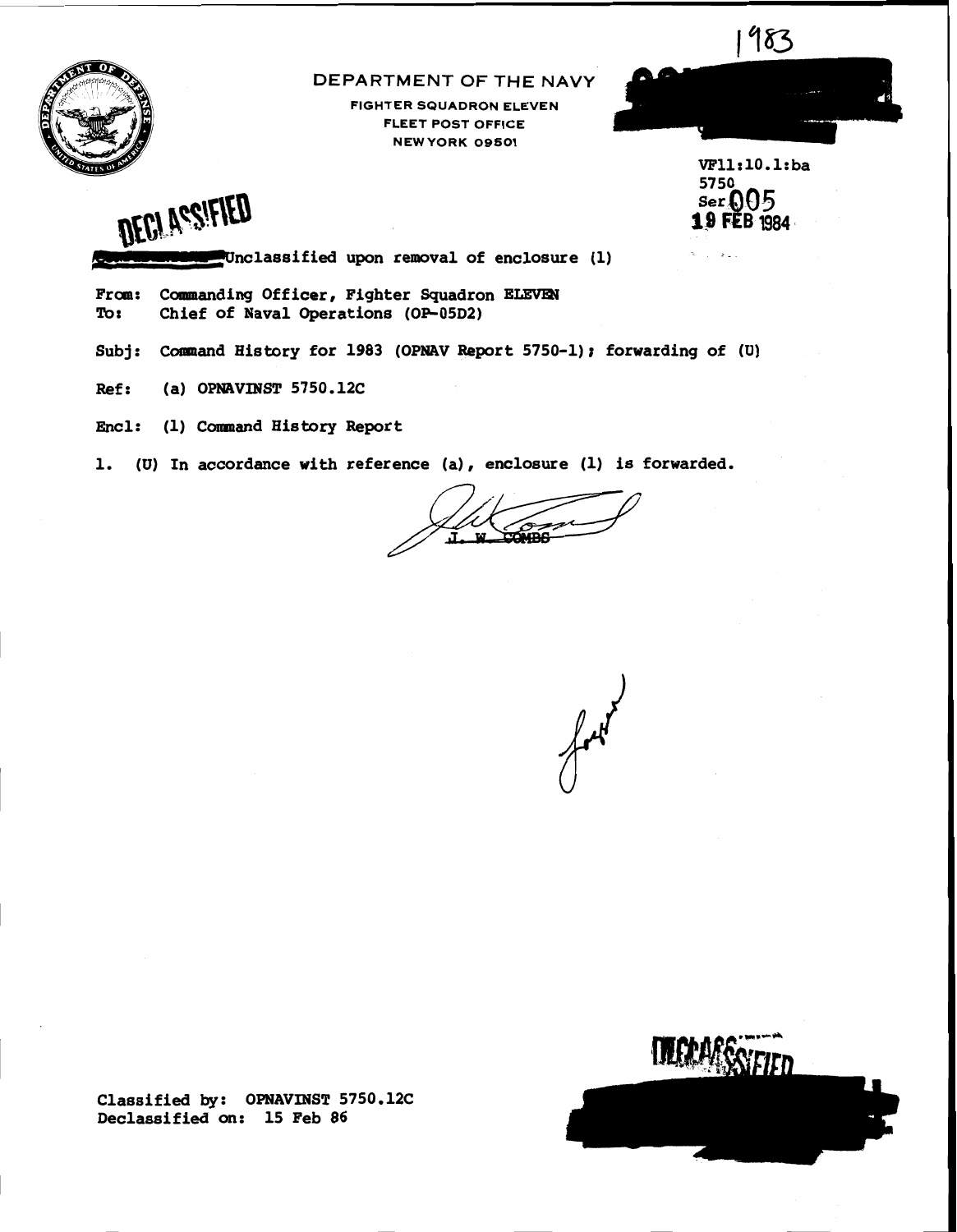### 1983 COMMAND HISTORY



### 1. (C) Schedule of **Events DECLASSIFIED**

- 1-15 Jan Aircrew Training NAS Oceana
- 16-22 Jan **CNO** Project 547 conducted from **NAS** Cecil Field, Florida
- 23-31 Jan Aircrew Training NAS Oceana
- 28-29 Jan Change of Command (CDR J. W. COMBS relieves CDR D. A. SHARER) and 55/56th Red Ripper Reunion held at **NAS** Oceana
- 1 Feb MISSILEX: Expended two AIM-7E-4 and two AIM-9G
- 2-6 Feb Ground Training NAS Oceana
- 7-9 Feb Sopwith Camel
- 10-23 Feb FCLP's at NALF Fentress
- 17-18 Feb Sopwith Camel
- 24 Feb-11 Mar **REFTRA** aboard USS JOHN F. **KENNEDY (CV** 67)
- 24 Feb-2 Mar CQ/Refresher Training
- 12-15 Mar Port Visit Barbados, West Indies
- 16-24 Mar TYT I
- 25-30 Mar READEX 1-83
- 28 Mar **MISSILEX:** One AIM-7F, one AIM-7E-4
- 31 Mar-7 Apr TYT I1
- 31 Mar **MISSILEX: Two AIM-7F**
- 1 Apr MISSILEX: Two AIM-9G
- MISSILEX: One AIM-9H 2 Apr
- 4 Apr MISSILEX: One AIM-9L
- 8 Apr Fly of f
- 9-17 Apr **Aircrew Training NAS Oceana**
- 18-25 Apr FAST Ground Training and **FCLP's**

## **DECLASSIFIED**

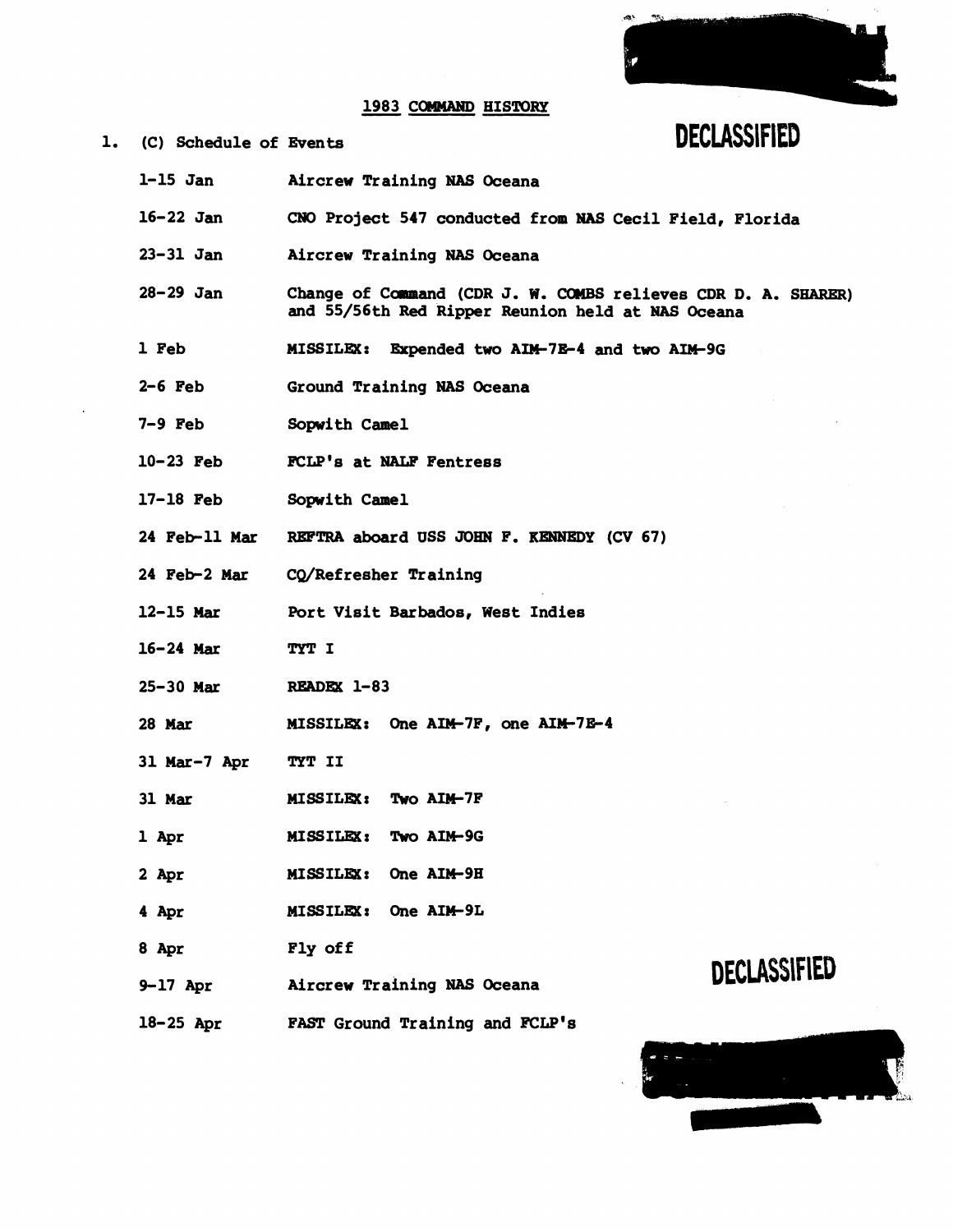| Accounts and | for some<br>the subset of the first section of the second company of the first |   |  |
|--------------|--------------------------------------------------------------------------------|---|--|
|              | <u> Allian Maria San A</u>                                                     | ٠ |  |
| n.           |                                                                                |   |  |

| 20 Apr           | Seabat 3-83<br><b>DECLASSIFIED</b>                   |  |  |
|------------------|------------------------------------------------------|--|--|
| <b>26 Apr</b>    | <b>Fly on</b>                                        |  |  |
|                  | 27 Apr-11 May Exercise Solid Shield                  |  |  |
| 6 May            | Fly off (Remainder of Solid Shield flown from beach) |  |  |
| 7-15 May         | <b>Sopwith Camel</b>                                 |  |  |
|                  | 15-24 May FCLP at NALF Fentress                      |  |  |
| <b>25 May</b>    | <b>Fly on</b>                                        |  |  |
| 6 Jun            | Exercise United Effort (Central/Eastern Atlantic)    |  |  |
| 7-17 Jun         | Exercise Ocean Safari (Bay of Biscay)                |  |  |
| $18-23$ Jun      | Inport Portsmouth, England                           |  |  |
| 23–30 Jun        | Transit to Norfolk                                   |  |  |
| $1$ Jul          | Fly off                                              |  |  |
| <b>2-5 Jul</b>   | Stand Down NAS Oceana                                |  |  |
| <b>6-12 Jul</b>  | Mini-FFARP with VF-43                                |  |  |
| 12-15 Jul        | Seabat 4-83                                          |  |  |
| 16-19 Jul        | Ground Training                                      |  |  |
| <b>20-29 Jul</b> | <b>Sopwith Camel</b>                                 |  |  |
| 30 Jul-10 Aug    | <b>FCLP</b>                                          |  |  |
| 11 Aug           | Fly on                                               |  |  |
| 11-22 Aug        | TYT III                                              |  |  |
| 15 Aug           | One AIM-54A, one AIM-7F<br><b>MISSILEX:</b>          |  |  |
| 16 Aug           | <b>MISSILEX:</b><br>One AIM-7F                       |  |  |
| 18 Aug           | MISSILEX: One AIM-7E-4                               |  |  |
| $23 - 25$ Aug    | DECLASSIFIED<br><b>ORE</b>                           |  |  |
| 26 Aug           | Transit to North Puerto Rican OPAREA                 |  |  |

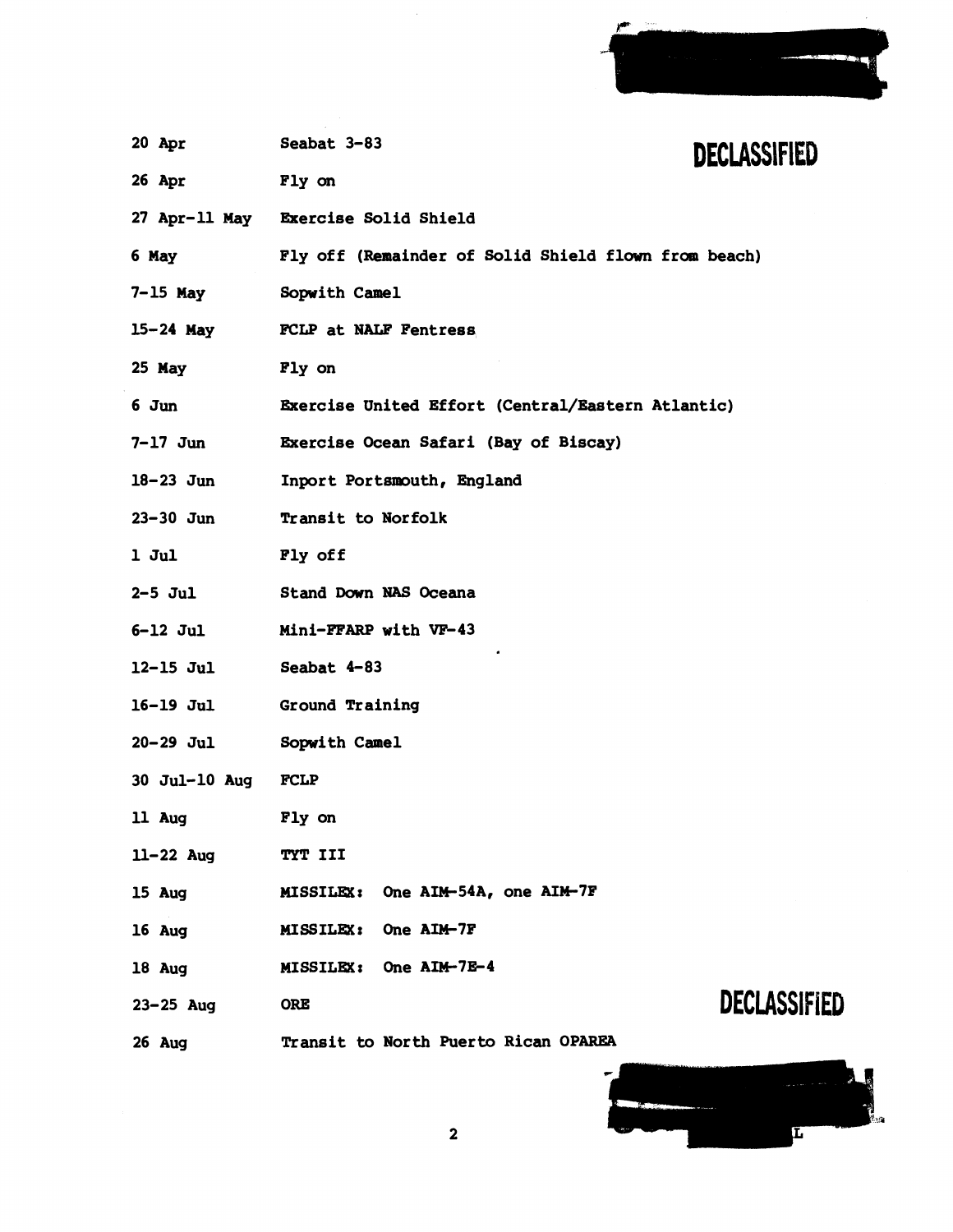

| 27-29 Aug READEX 3-83  |                                                                                                                                                  | DECLASSIFIED |
|------------------------|--------------------------------------------------------------------------------------------------------------------------------------------------|--------------|
|                        | 30-31 Aug Transit to Norfolk                                                                                                                     |              |
| 1 Sep                  | Fly off                                                                                                                                          |              |
| $2-8$ Sep              | Ground Training NAS Oceana                                                                                                                       |              |
| $14 - 26$ Sep          | <b>FCLP</b>                                                                                                                                      |              |
|                        | 27 Sep Fly on 83-84 MED Deployment                                                                                                               |              |
| 27 Sep-30 Sep          | CQ                                                                                                                                               |              |
| 1-13 Oct               | Transit to Rio de Janeiro, Brazil                                                                                                                |              |
| 1-2 Oct                | MISSILEX: One AIM-7F                                                                                                                             |              |
| $4$ Oct                | Bear Intercept                                                                                                                                   |              |
| 8 Oct                  | Crossing the Line Ceremony - Domain of Neptunus Rex                                                                                              |              |
| 13-17 Oct              | Inport Rio de Janeiro, Brazil                                                                                                                    |              |
| 17-28 Oct              | Transit to Mediterranean Sea                                                                                                                     |              |
| 17 Oct                 | Fire Power Demonstration for Brazilian VIP's                                                                                                     |              |
| 28-31 Oct              | Western MED Operations                                                                                                                           |              |
| 31 Oct-2 Nov CRISEX 83 |                                                                                                                                                  |              |
| $3-5$ Nov              | Transit to Eastern MED                                                                                                                           |              |
| $6-28$ Nov             | Bagel Station - Off Coast of Beirut, Lebanon                                                                                                     |              |
| 29 Nov-2 Dec           | Inport Haifa, Israel                                                                                                                             |              |
| $3-31$ Dec             | <b>Bagel Station</b>                                                                                                                             |              |
| 4 Dec                  | USS JOHN F. KENNEDY Flies Air Strike into Syrian Positions<br>East of Beirut. LT MARK LANGE and LT<br>Down in A6E. LT LANGE KIA, LT<br>CAPTURED. | Shot         |

# DECLASSIFIED

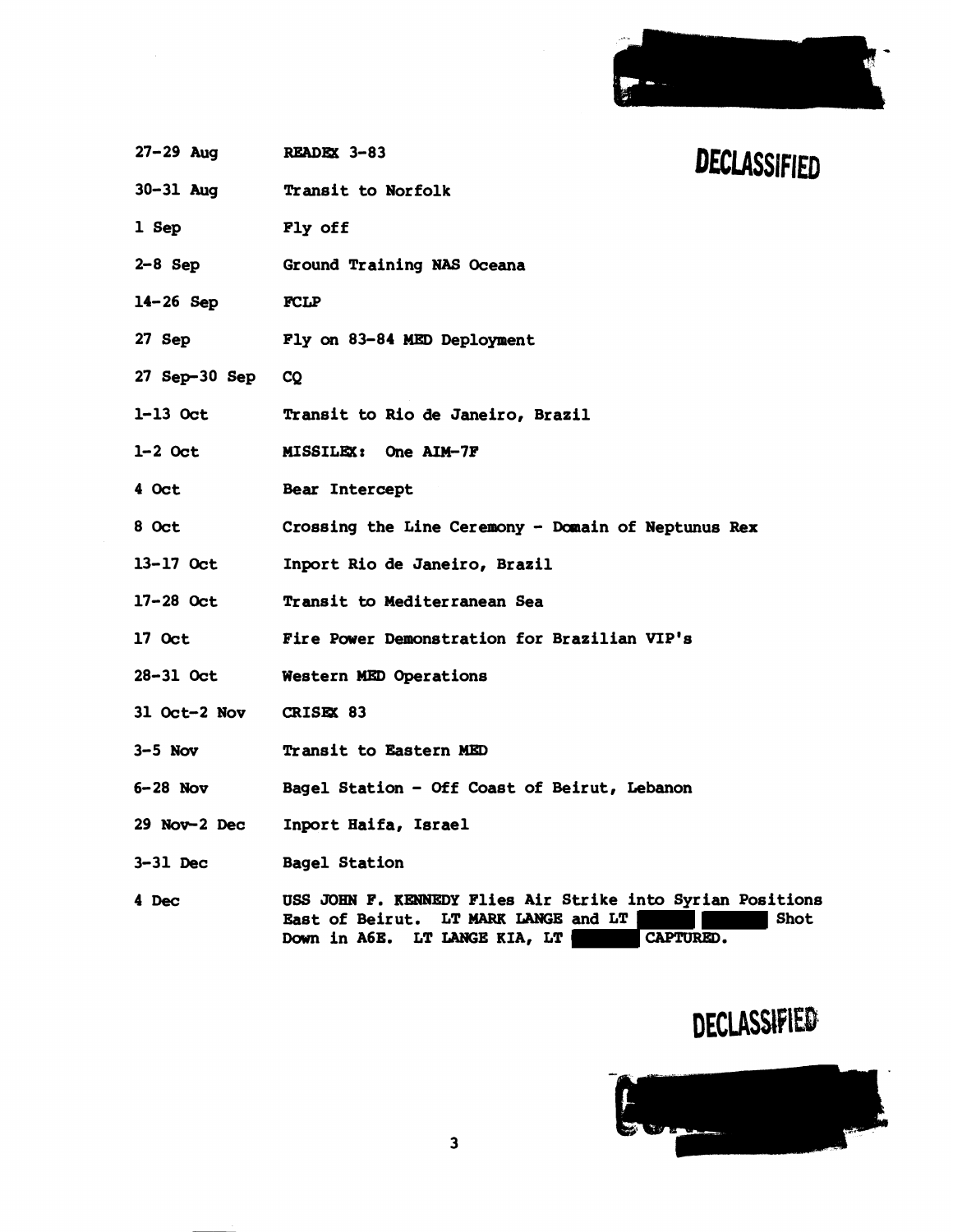

**DECLASSIFIED** 

### **2. (C) 1983 Operations Summary**

**Month** 

**Jan 141.1** 

**Feb 189.9** 

**Mar** 

Apr

**Jun 438.6** 

May

**Jul 161.5** 

**AUg 826.4** 

**SeP 166.2** 

**Oct 476.2** 

**Nav 608.8** 

**Dec 604.7** 

| Total Hours | Hours D/N   | Traps D/N | Sorties |
|-------------|-------------|-----------|---------|
| 141.1       | 116.7/24.4  | 0         | 90      |
| 189.9       | 119.7/70.2  | 46/36     | 128     |
| 674.5       | 466.8/207.7 | 187/128   | 302     |
| 380.4       | 278.1/102.3 | 111/34    | 230     |
| 666.2       | 506.6/159.6 | 161/37    | 337     |
| 438.6       | 370.0/68.6  | 172/29    | 194     |
| 161.5       | 123.6/37.9  | 0         | 138     |
| 826.4       | 483.9/342.5 | 216/124   | 403     |
| 166.2       | 116.6/49.6  | 43/16     | 125     |
| 476.2       | 273.1/203.1 | 129/114   | 242     |

**127/142** 

**133/116** 

**283.9/324.9** 

**320.8/283.9** 

# **DECLASSIFIED**

**269** 

**24 9** 

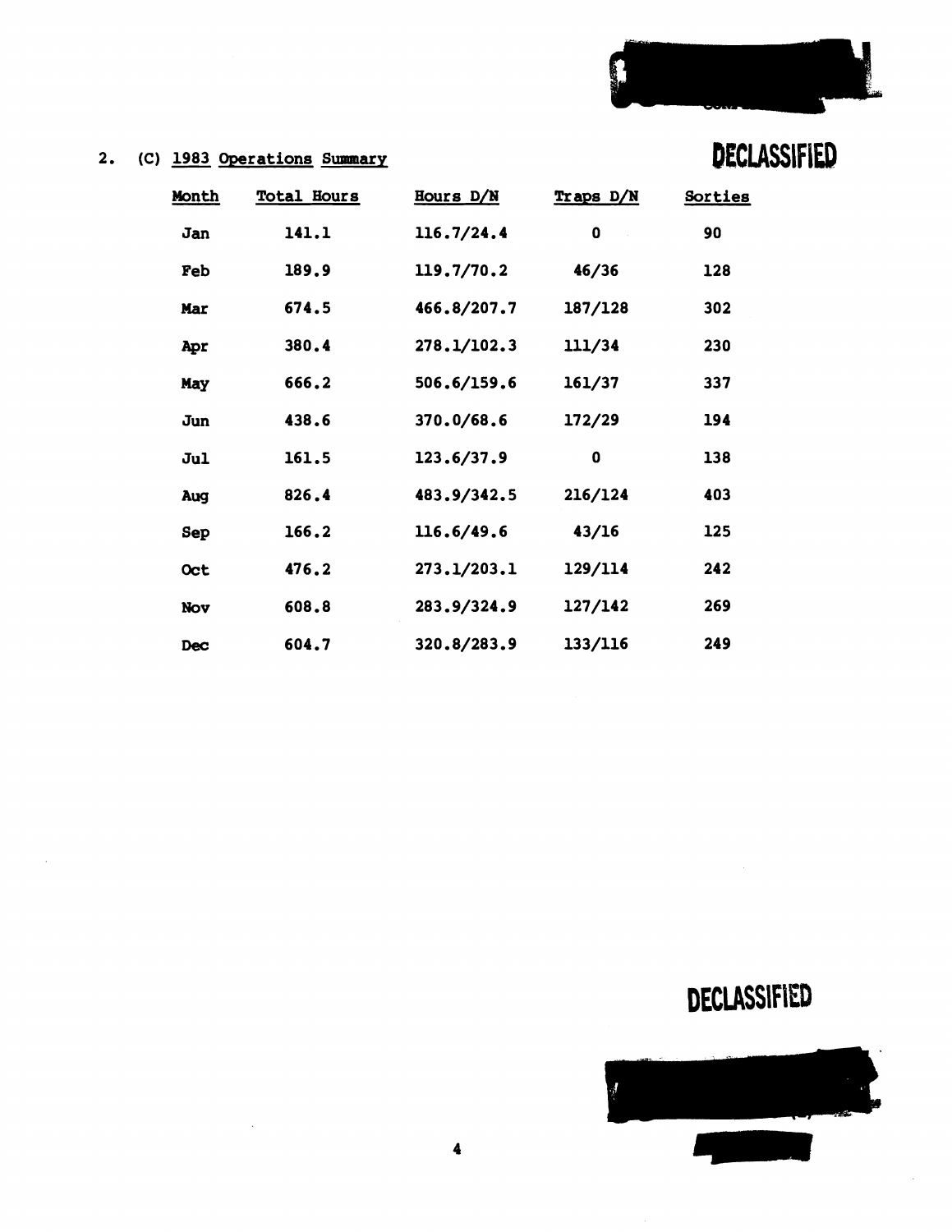

### 3. (U) Narrative

# **DECLASSIFIED**

a. (C) 1983 found the Red Rippers preparing once again for shipboard operations aboard USS JOHN F. KENNEDY. Highlights of January were the squadron's participation in CNO Project 547. Flying from NAS Cecil Field, Florida, the squadron flew over 25 scheduled sorties supplying combat systems training and analysis for the Navy's New Threat Upgrade systems aboard USS MAHON (DDG 42). The squadron also held a change of command combined with the Red Ripper's 55th/56th Reunion. Camnaander John W. COMBS assumed command from Commander Don A. SHARER. During the reunion, past Rippers from all over the country attended an open house, air show, fighter symposium, and formal banquet. The guest speaker **was** Rear Admiral Peter B. Booth.

b. (C) The end of January marked completion of the squadron maintenance department's participation in Fighter Wing ONE'S Integrated Weapons System Review. This program culminated in a successful missile shoot on 1 February. Two AIM-7E-4 and two AIM-9G missiles were expended.

c. (U) February marked final preparations and Field Carrier Landing Practice for the squadron's fly on for REE'TRA on 24 February. Refresher Training was conducted in the Guantanamo Bay, Cuba operating area until the first week in March when USS JOHN F. KENNEDY transited the West Indies for its first 1983 port visit in Barbados.

d. (C) Departing Barbados, the squadron completed Type I training and subsequently participated in READEX 1-83 with USS DWIGHT D. EISENHOWER. Type I1 training ensued with the squadron successfully expending one AIM-7E-4, three AIM-7F, three AIM-9G and one AIM-9L air-to-air missiles.

e. (C) The squadron returned to NAS Oceana on 8 April. During April, the squadron participated in TOPGUN'S Fleet Air Superiority Training (FAST) and SEABAT 3-83. More Field Carrier Landing Practice was flown and the squadron once again embarked USS JOHN F. KENNEDY on 26 April for Exercise Solid Shield. Our role in the exercise was to support amphibious landings ashore on the coast of North and South Carolina. U.S. Air Force assets opposed the landings and the squadron received extensive Air Combat Maneuvering training. The squadron flew off the ship on 6 May and completed the remaining week of exercise Solid Shield from **NAS** Oceana.

f. (C) The squadron flew aboard again on 25 May for NATD Exercise United Effort/Ocean Safari. During the exercise, the squadron was combined with French and British assets to safeguard and escort a multinational convoy of merchant ships and surface combatants. On completion of this phase of the exercise, the squadron combined with other CVW-3 assets to fly mock air strikes into France and West Germany while operating in the Bay of Biscay. The Rippers also took part in escorted strikes on USS AMERICA during PASEX. Several of these strikes were conducted while **AMERICA** was nearly 1000 miles away.



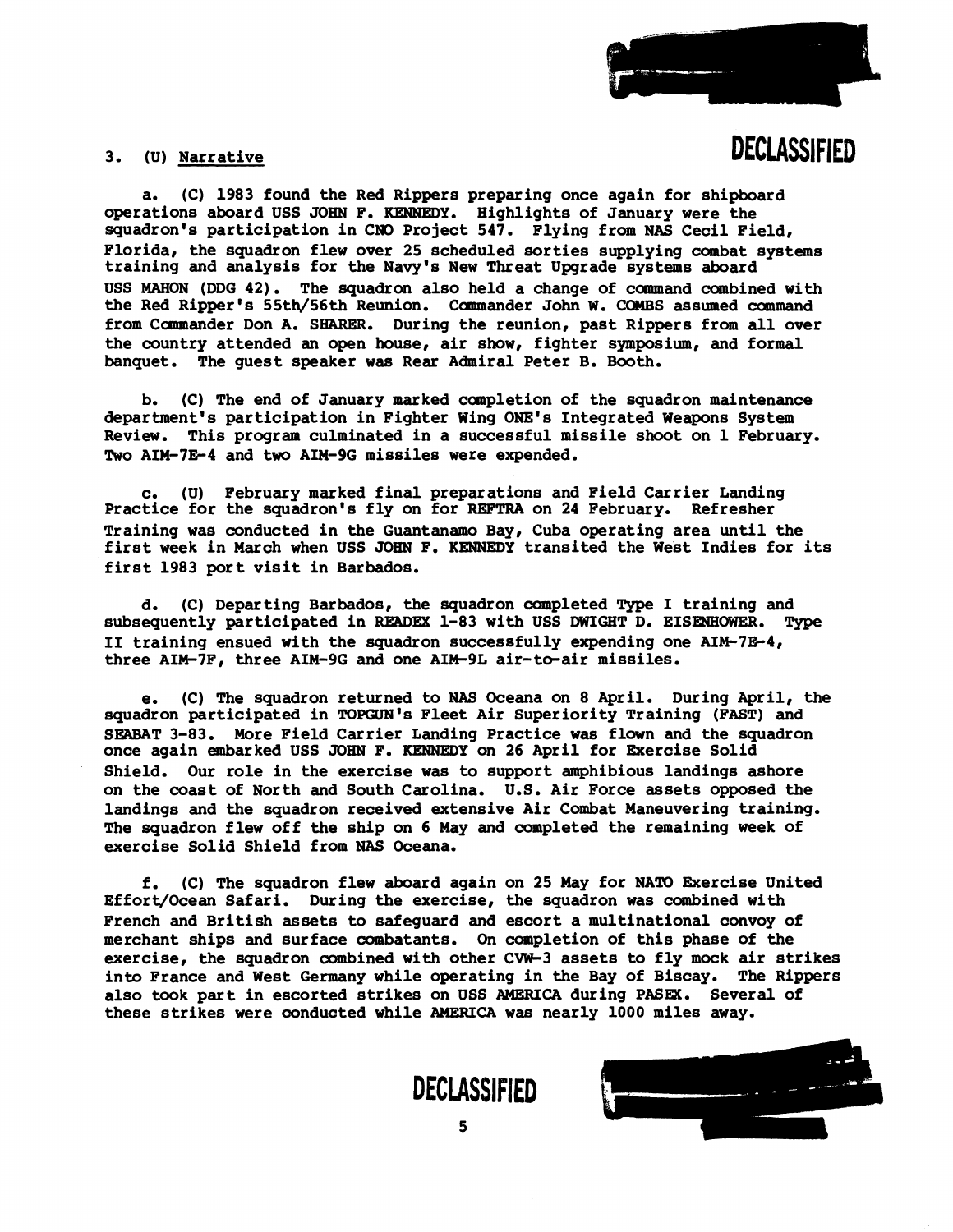**DECLASSIFIED** 



g. (U) **On** June 18th, the squadron culminated their part in Exercise United Effort/Ocean Safari with a port visit to Portsmouth, England. Several formal functions were attended by both officer and enlisted personnel, reinforcing the reputation of the British **as** excellent hosts.

h. (U) The squadron fly off from United Effort/Ocean Safari came on 1 July. The squadron enjoyed a well deserved stand down over the July 4th weekend. The entire month of July was spent ashore at NAS Oceana in preparation for Type I11 training and the squadron's ORE, The highlight of this preparation was mini-FFARP (Fleet Fighter Aircrew Readiness Program) conducted with VF-43 as adversaries. Individual ACM COMPEX were included during mini-FFARP. A total of 14 aircrews were qualified with eight crews attaining a grade of excellent. The squadron also participated in Seabat 4-83 during this time. The end of July saw the squadron once again conducting Field Carrier Landing Practice in preparation for returning to USS JOHN F. **KENNEDY.** 

i. (C) August 11th marked the squadron's fly on for TYT III/ORE. During **TYT III, the squadron successfully expended one AIM-54A, two AIM-7F, and one** AIM-7E missiles. Type III training also marked a first for the squadron and the Navy when LTJG successfully shot down a QF-86 drone with the F-14's 20MM cannon. The squadron's Operational Readiness Evaluation (ORE) began on 23 August. Over the three day ORE, the squadron flew 81 of 82 scheduled sorties. A one day stand down followed the **ORE** in preparation for **READEX.** 3-83 which ended on 29 August. USS JOHN F. **KENNEDY** pulled back into Norfolk **on** 1 September. **The** first half of September was devoted to the pre-cruise corrosion audit in which the squadron was cited moutstandingm by Comamander Fighter Wing ONE.

j. (C) The squadron embarked USS **JOEN** F. **KENHBDY** once again on September  $27th$  for a seven and one half month deployment. Following CQ in the Virginia Capes area, the ship began its transit to **the** Puerto Rican OPAREA and Rio de Janeiro, Brazil. During operations in the Caribbean, the squadron successfully expended one AIM-7F and one AIM-9H. New shellbacks were initiated on 8 October as the ship entered the domain of Neptunus Rex. October 13th found the Rippers inport, Rio de Janeiro, for four days. A marvelous port, all hands were impressed with the strength of the U.S. dollar. A very successful fire power demonstration was conducted for high ranking Brazilian officials as the ship left Rio. Transit to the Mediterranean followed. Upon inchop to the **MED,** the squadron participated in **CRISIS** 83. Flying included lorrlevel flights, overland DACT, and overwater DACT. **DACT** was accomplished against Spanish Mirage F-1's and F-3's. **The** participation in CRISEX 83 was cut short by the requirement to transit east and join USS DWIGHT D. EISENHOWER on Bagel Station **on** November 6th in the Eastern **MED.** Flight operations ensued consisting mainly of Combat Air Patrol missions in support of the Multinational Peacekeeping Force in Beirut, Lebanon. At the completion of flight operations on 27 November, USS JOHN F. KENNEDY proceeded towards Haifa, Israel for a much needed port visit. The ship departed Haifa on 2 December to return to Bagel Station. On 4 December, the squadron flew CAP missions in support of Air Strike8 flown into Central Lebanon in support of the Multinational Peace keeping Force in Beirut.

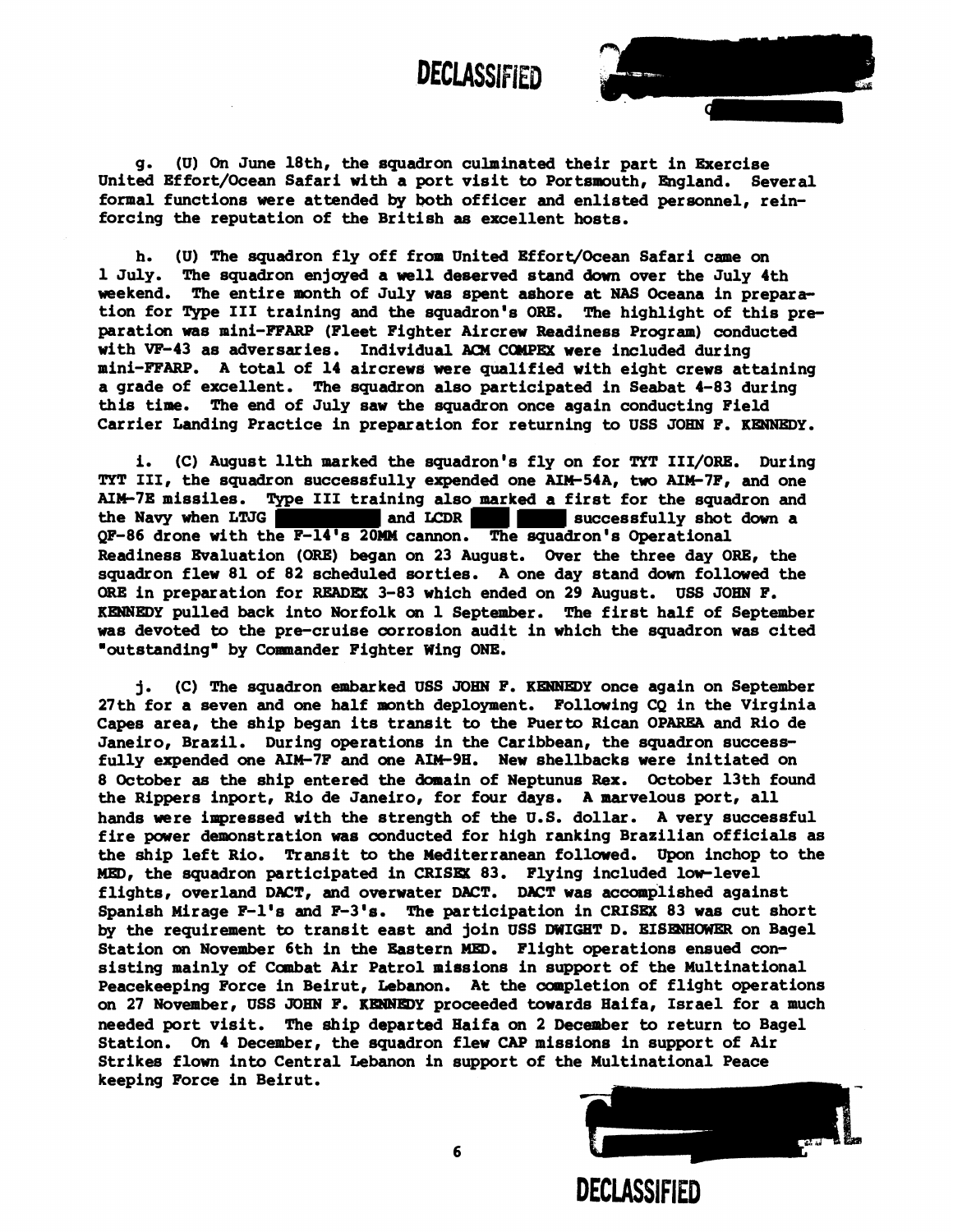

k. (C) At the close of 1983, the Rippers of VF-11 are still on station off the coast of Beirut, Lebanon in support of our forces ashore.

1. (C) Altogether, 1983 was an extremely productive year for VP-11. The squadron flew over 5300 flight hours with over 2100 carrier arrested landings. **<sup>A</sup>**string of 362 straight scheduled sorties was completed in December. These successes achieved in 1983 pave the way for another successful year in 1984.

**DECLASSIFIED** 

 $\left\langle \begin{array}{cc} 1 & 0 \\ 0 & 1 \end{array} \right\rangle \left\langle \begin{array}{c} 1 & 0 \\ 0 & 1 \end{array} \right\rangle.$ 

# **DECLASSIFIED**